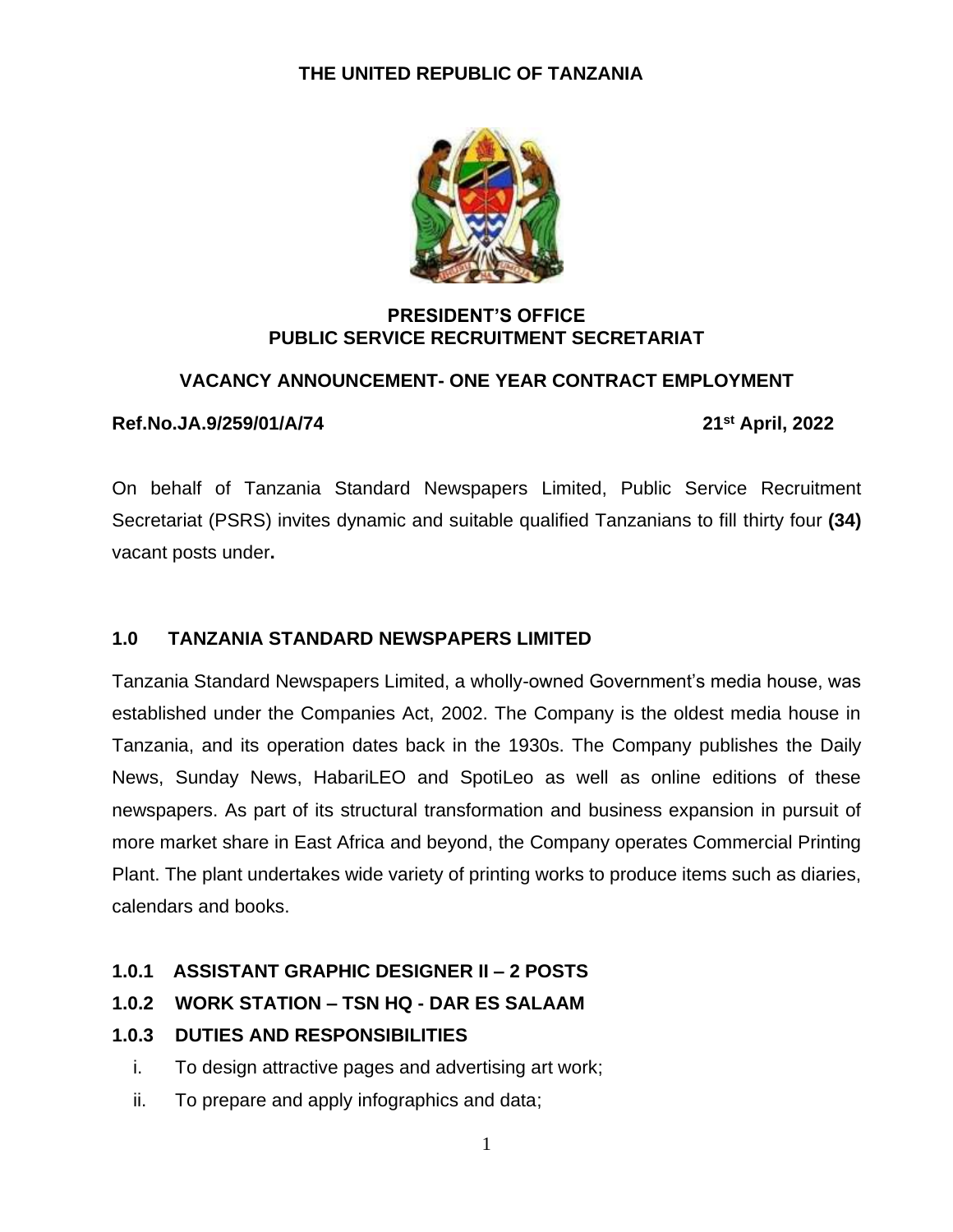- iii. To receive and prepare pages printing layout;
- iv. To ensure accuracy in final product;
- v. To advise the News Desk on the best page design;
- vi. To prepare plates for printing; and
- vii. To perform any other related duties as may be assigned by the supervisor.

# **1.0.4 QUALIFICATIONS AND EXPERIENCE:**

Holder of a Certificate of Secondary Education Examination (CSEE)/Advanced Certificate of Secondary Education Examination (ACSEE) PLUS Certificate in Graphic Design or equivalent qualification from recognized Institutions.

# **1.0.5 REMUNERATION**

Attractive remuneration package in accordance with Institution's salary scale

# **1.0.6 ASSISTANT SALES AND MARKETING OFFICER II – 2 POSTS**

# **1.0.7 WORK STATION: TSN - SAMORA -DAR ES SALAAM**

# **1.0.8 DUTIES AND RESPONSIBILITIES**

- i. To keep records of sales orders and relevant supporting documents;
- ii. To prepare news papers ads cuttings for invoicing;
- iii. To direct and attend to customers;
- iv. To conduct regular literature and internet surveys of mineral prices to establish prevailing local and international markets indicator mineral prices;
- v. To develop individual targets and performance standards as part of individual performance agreement in consultation with the Head of Section;
- vi. To prepare daily delivery notes, batch;
- vii. To prepare daily distribution report;
- viii. To distribute Company products at drop-off points;
- ix. To report any anomaly during distribution; and
- x. To perform any other duties as may be assigned by the supervisors.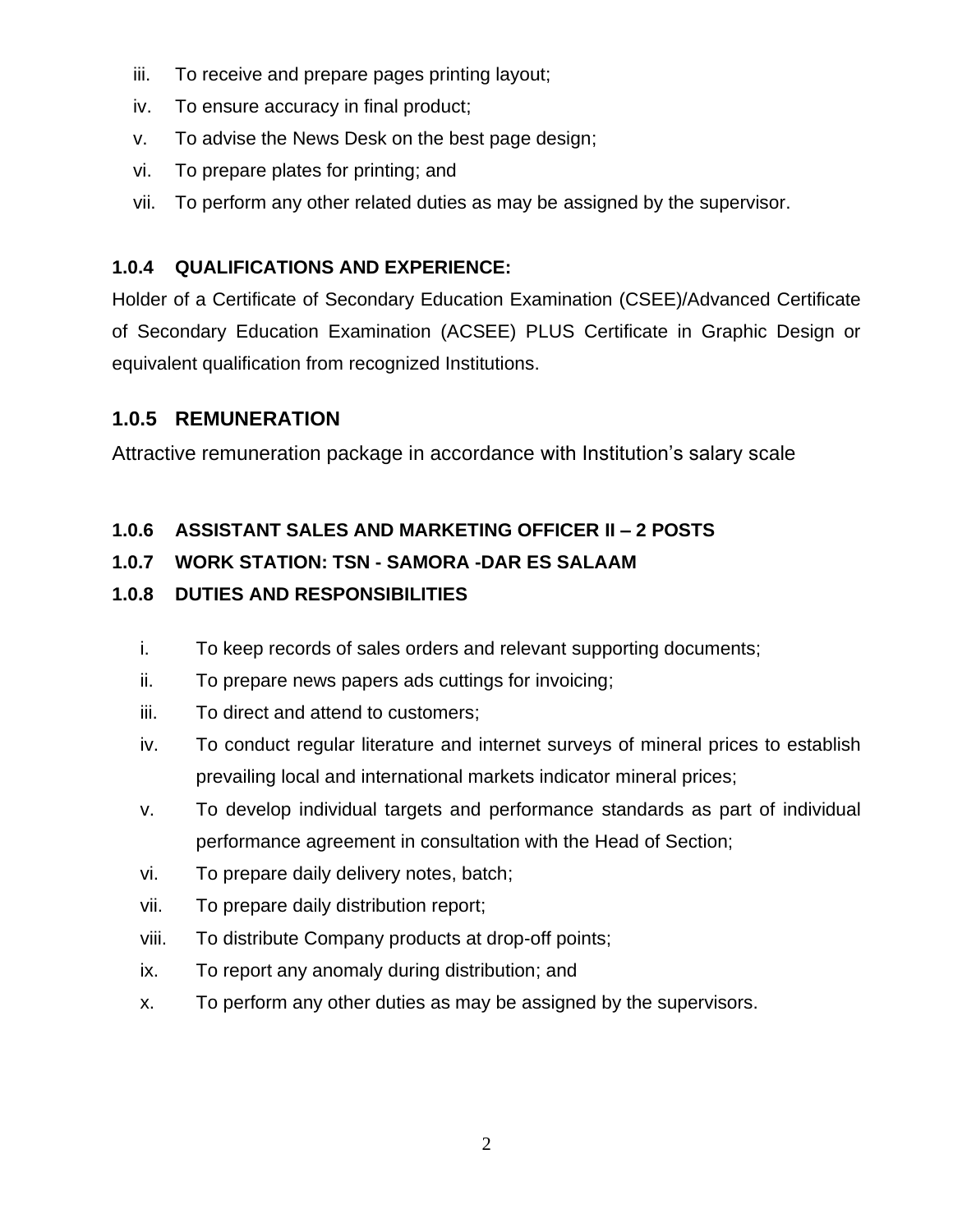#### **1.0.9 QUALIFICATIONS AND EXPERIENCE:**

Holder of Diploma in one of the following fields: Business Administration, Marketing, Sales and Marketing, Advertisement, Logistics Management, or equivalent qualifications from recognized Institutions.

#### **1.0.10 REMUNERATION**

Attractive remuneration package in accordance with Institution's salary scale.

#### **1.0.11 ASSISTANT JOURNALIST II – 3 POSTS**

#### **1.0.12 WORK STATION: TSN – MWANZA, MBEYA, AND DODOMA**

#### **1.0.13 DUTIES AND RESPONSIBILITIES**

- i. To collect news, stories, features and photos;
- ii. To summarize written material;
- iii. To conduct research and collects information through interviews, press conferences and an existing network of contacts and informants;
- iv. To draft news reports and articles within assigned deadlines and in accordance with in-house style guides;
- v. To check facts and corroborates the information collected from third party sources;
- vi. To write news pieces about various topics, such as politics, economics, world events, crime, trade, sport, entertainment, culture, travel and so much more; and
- vii. To perform any other duties as may be assigned by the supervisors.

# **1.0.14 QUALIFICATIONS AND EXPERIENCE:**

Holder of a Certificate of Secondary Education Examination (CSEE)/Advanced Certificate of Secondary Education Examination (ACSEE) plus Certificate in Journalism, Mass Communication or equivalent qualification from recognized institutions. In addition, the candidate must be competent in relevant computer applications.

# **1.0.15 REMUNERATION**

Attractive remuneration package in accordance with Institution's salary scale.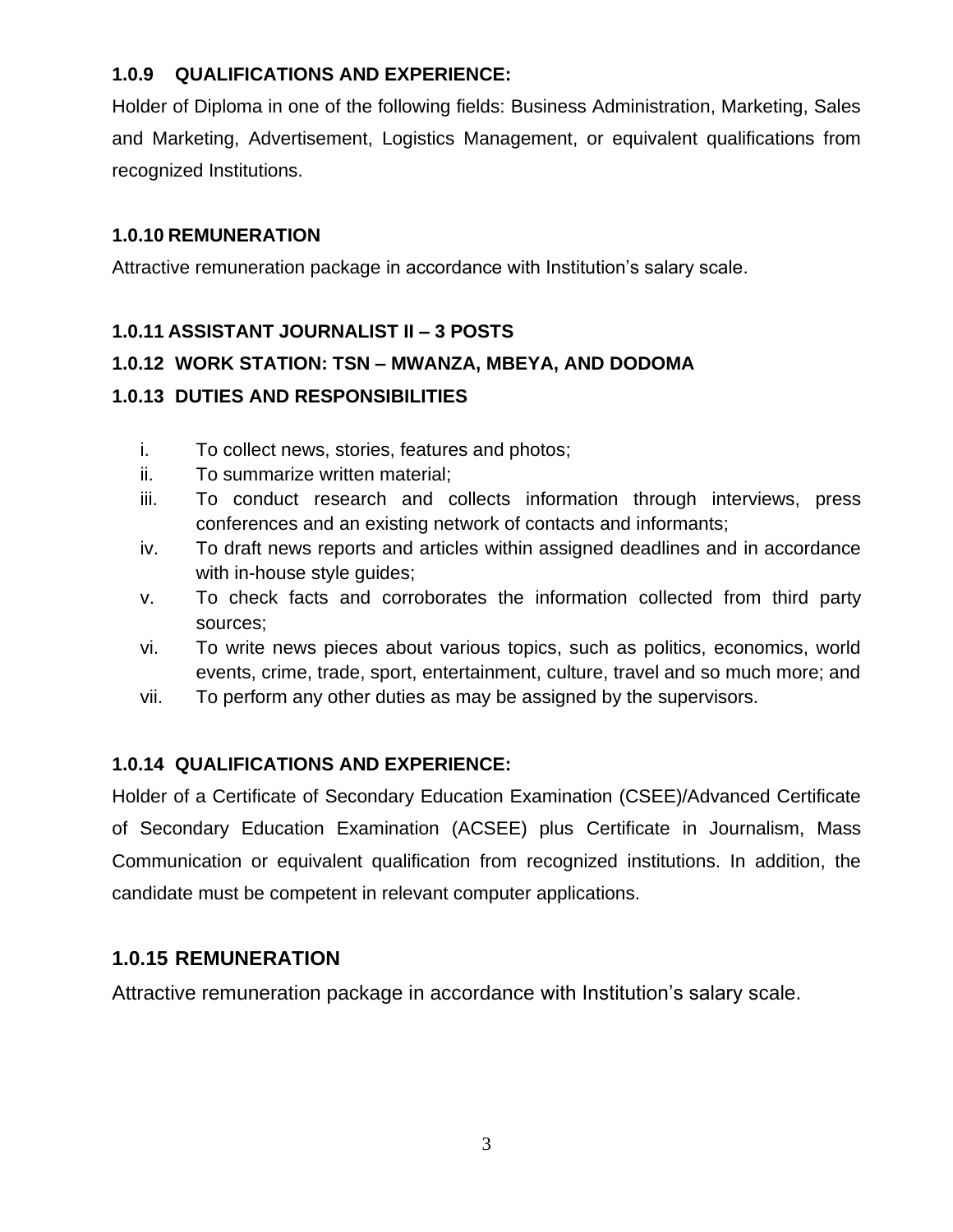#### **1.0.16 ASSISTANT PRINTER II – 7 POSTS**

#### **1.0.17 WORK STATION: TSN - HQ - DAR ES SALAAM**

# **1.0.18 DUTIES AND RESPONSIBILITIES**

- i. To conduct routine printing machine service;
- ii. To examine job orders to determine details such as quantities to be printed, production times, stock specifications, colors, and color sequences;
- iii. To inspect and examine printed products for print clarity, color accuracy, conformance to specifications, and external defects;
- iv. To input instructions in order to program automated machinery, using a computer keyboard;
- v. To load, position, and adjust unprinted materials on holding fixtures or in equipment loading and feeding mechanisms;
- vi. To monitor feeding, printing, and racking processes of presses in order to maintain specified operating levels and to detect malfunctions; make any necessary adjustments;
- vii. To monitor stocks of materials such as paper, ink, and metal in order to maintain supplies during equipment operation;
- viii. To ensure the cleanliness of printing floor, machinery and equipments;
- ix. To ensure that material wastage is minimal; and
- x. To perform any other duties as assigned by the supervisors.

# **1.0.19 QUALIFICATIONS AND EXPERIENCE:**

Holder of a Certificate of Secondary Education Examination (CSEE)/Advanced Certificate of Secondary Education Examination (ACSEE) plus Certificate in Printing or equivalent qualification from recognized institutions.

#### **1.0.20 REMUNERATION**

Attractive remuneration package in accordance with Institution's Salary Scale

#### **1.0.21 ACCOUNTS OFFICER II – 2 POSTS**

#### **1.0.22 WORK STATION: TSN HQ - DAR ES SALAAM**

#### **1.0.23 DUTIES AND RESPONSIBILITIES**

- i. To keep and maintain development and other charges cash register book;
- ii. To keep payment vouchers and other receipts;
- iii. To key in revenue and expenditure register;
- iv. To prepare various received financial reports; and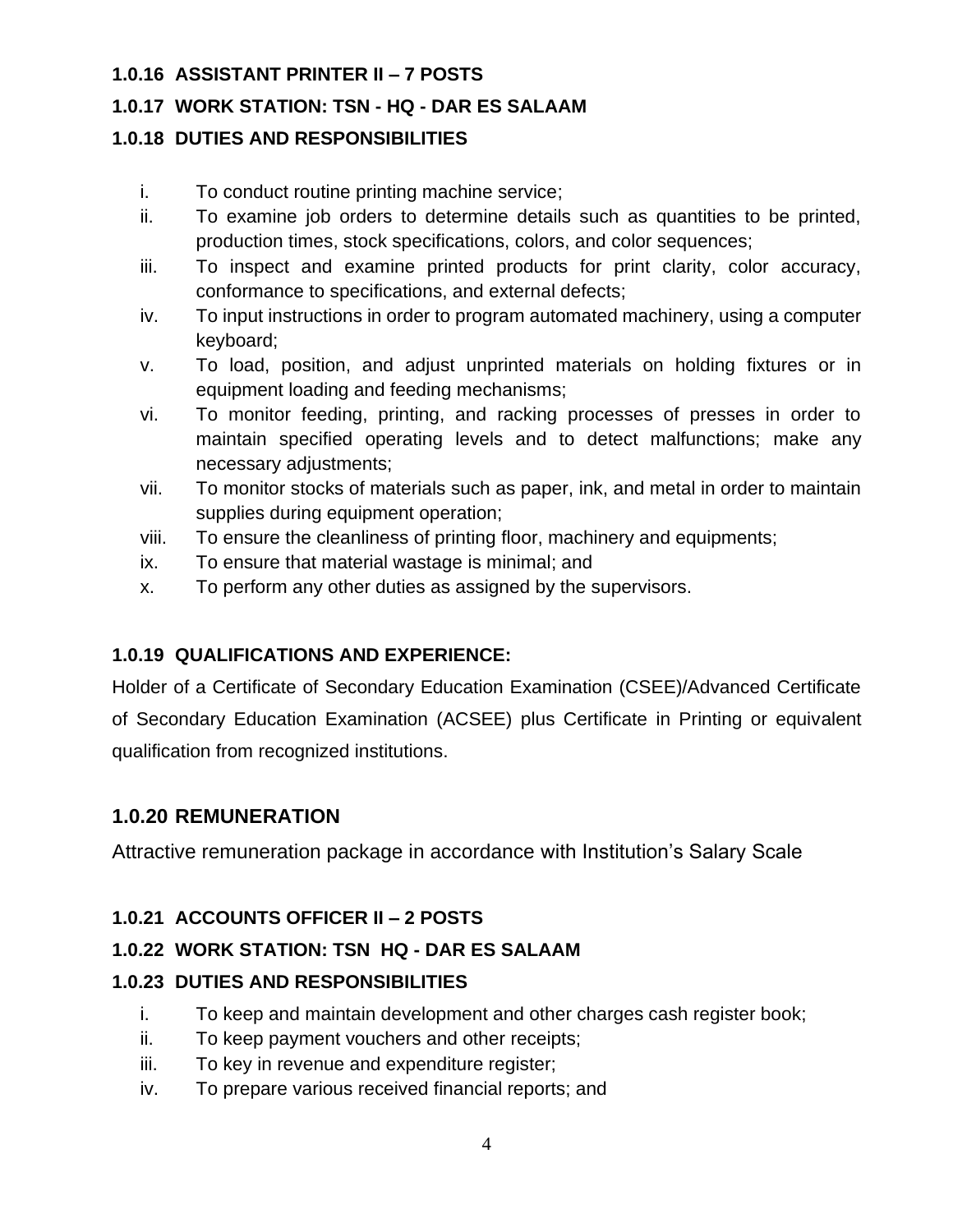v. To perform any other duties as may be assigned by the supervisors.

#### **1.0.24 QUALIFICATIONS AND EXPERIENCE:**

Holder of Bachelor Degree or Advanced Diploma in one of the following fields: Accountancy, Finance, Business Administration or Commerce majoring in Accountancy or Finance or equivalent qualifications from recognized institutions or Intermediate Certificate (Module D) offered by NBAA.

#### **1.0.25 REMUNERATION**

Attractive remuneration package in accordance with Institution's salary scale.

#### **1.0.26 DRIVER II – 2 POSTS**

#### **1.0.27 WORK STATION: TSN - HQ DAR ES SALAAM AND DODOMA**

#### **1.0.28 DUTIES AND RESPONSIBILITIES**

- i. To drive vehicles to approved destinations and in accordance with traffic regulations;
- ii. To inspect vehicles before and after trips and submit report indicating vehicle conditions;
- iii. To perform minor repairs;
- iv. To maintain and keep up-to-date log-books;
- v. To adhere to maintenance schedules;
- vi. To keep motor vehicles in good running conditions and report faults and defects to head of department;
- vii. To ensure that valid documents are obtained prior to commencing any journey;
- viii. To ensure safety and cleanliness of the vehicles at all times; and
- ix. To perform any other duties as may be assigned by the supervisors.

#### **1.0.29 QUALIFICATIONS AND EXPERIENCE:**

Holder of Certificate of Secondary Education Examination (CSEE) or Advanced Certificate of Secondary Education Examination (ACSEE) having a valid Driving License Class C or E and Basic Driving Course with driving experience of at least one (1) year without causing any accident. Possession of Trade Test Grade II or Level II in Motor Vehicle Maintenance or Mechanics is an added advantage.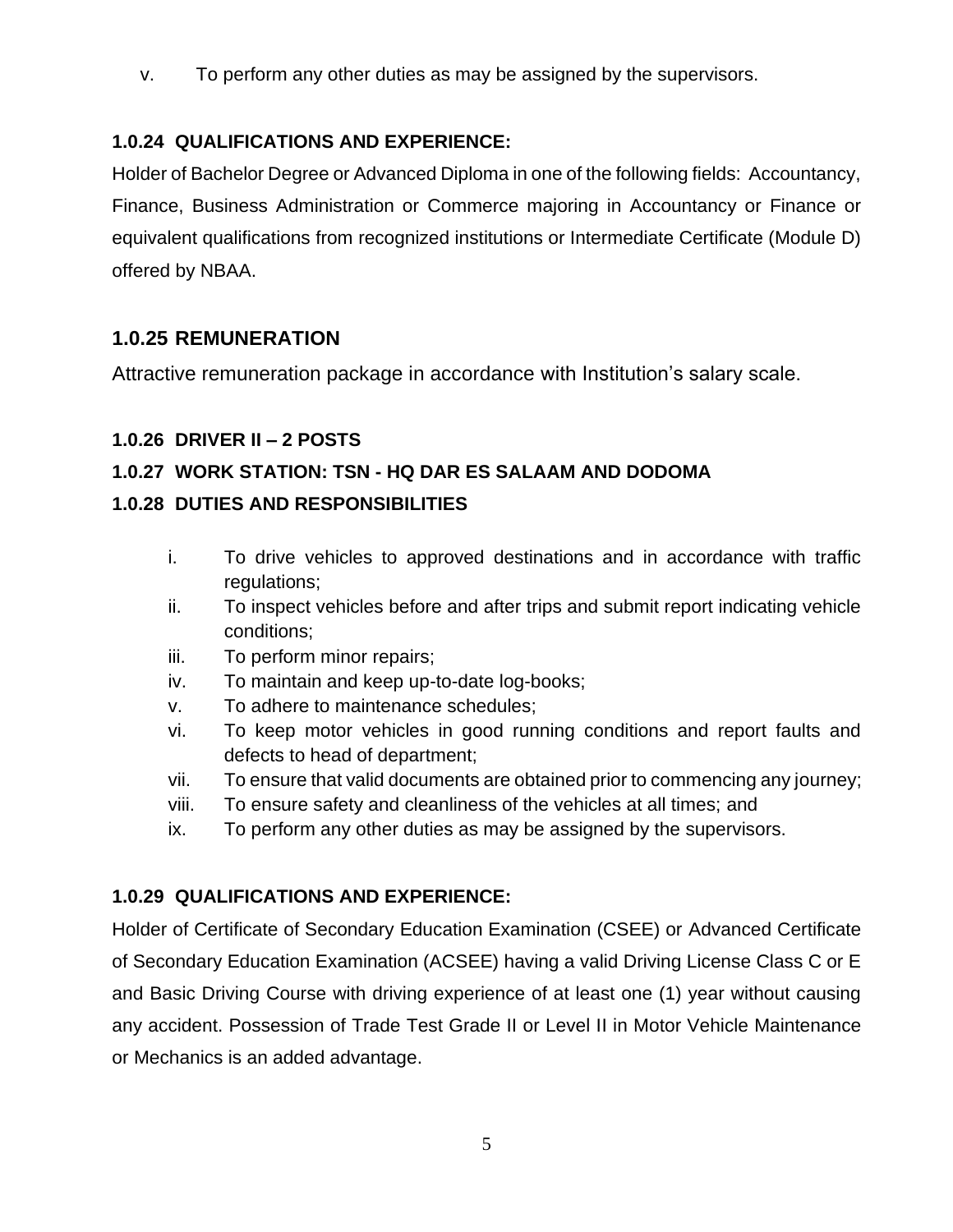#### **1.0.30 REMUNERATION**

Attractive remuneration package in accordance with Institution's Salary Scale

#### **1.0.31 JOURNALIST II – 5 POSTS**

# **1.0.32 WORK STATION: TSN - HQ DAR ES SALAAM, DODOMA, MWANZA, ARUSHA, AND MBEYA**

#### **1.0.33 DUTIES AND RESPONSIBILITIES**

- i. To write stories, features and commentaries;
- ii. To check accuracy and facts;
- iii. To translate stories, features and commentaries;
- iv. To determine a story's emphasis, length, and format, and organizes material accordingly;
- v. To research and analyze background information related to stories in order to be able to provide complete and accurate information;
- vi. To receive assignments or evaluate leads and tips in order to develop story ideas; and
- vii. To perform any other duties related to the field as assigned by the supervisors.

# **1.0.34 QUALIFICATIONS AND EXPERIENCE:**

Holder of Bachelor Degree in Mass Communication, Journalism or equivalent qualification from recognized institutions, OR Holder of Bachelor Degree in any related field PLUS Diploma in Journalism, Mass Communication or equivalent qualification from recognized institutions.

# **1.0.35 REMUNERATION**

Attractive remuneration package in accordance with Institution's salary scale.

# **1.0.36 LEGAL OFFICER II – 1 POST**

# **1.0.37 WORK STATION: TSN - HQ DAR ES SALAAM**

# **1.0.38 DUTIES AND RESPONSIBILITIES**

- i. To compile evidence relevant for court cases involving TSN;
- ii. To assist in taking charge of documents and correspondences of already assigned cases;
- iii. To assist in dealing with legal routine correspondences addressed to TSN;
- iv. To file and appear for proceedings in courts;
- v. To assist in administering compliance with the terms of agreements and contracts;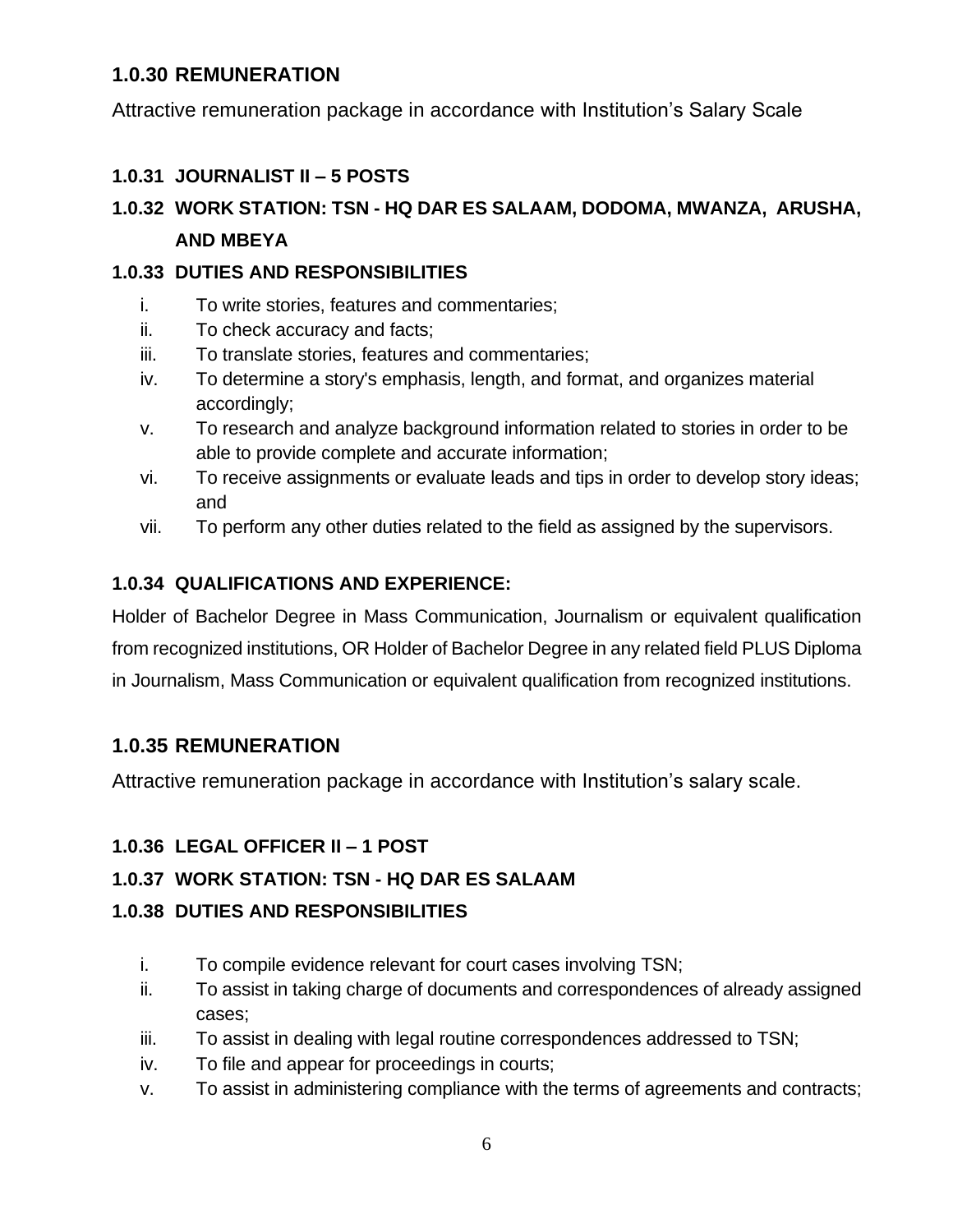- vi. To compile a list of amended legislations, regulations and rules;
- vii. To maintain an updated database of court decisions; and
- viii. To perform any other duties as may be assigned by the supervisors.

# **1.0.39 QUALIFICATIONS AND EXPERIENCE:**

Holder of Bachelor Degree in Law (LLB) from recognized institutions and must have attended and passed Internship or Law School of Tanzania.

# **1.0.40 REMUNERATION**

Attractive remuneration package in accordance with Institution's salary scale.

# **1.0.41 PROOF READER II – 2 POSTS**

# **1.0.42 WORK STATION: TSN – HQ DAR ES SALAAM**

# **1.0.43 DUTIES AND RESPONSIBILITIES**

- i. To check on grammar and language Structure;
- ii. To advise the News Desk in case of doubtful stories e.g. names, years or repetition;
- iii. To call the attention of the News Desk to an issue which s/he deems not clear;
- iv. To ensure that all corrections are made correctly;
- v. To develop individual objectives/targets and performance standards as part of the individual performance agreement in consultation with the immediate superior; and
- vi. To perform any other duties related to the field as assigned by the supervisors.

# **1.0.44 QUALIFICATIONS AND EXPERIENCE:**

Holder of Bachelor Degree in one of the following fields: Linguistics, English, Literature, Swahili, Education majoring in Linguistics, English, Literature or Swahili or equivalent qualification from recognized institutions.

# **1.0.45 REMUNERATION**

Attractive remuneration package in accordance with Institution's salary scale.

# **1.0.46 PRINTER II – 1 POST**

# **1.0.47 WORK STATION: TSN - HQ DAR ES SALAAM**

# **1.0.48 DUTIES AND RESPONSIBILITIES**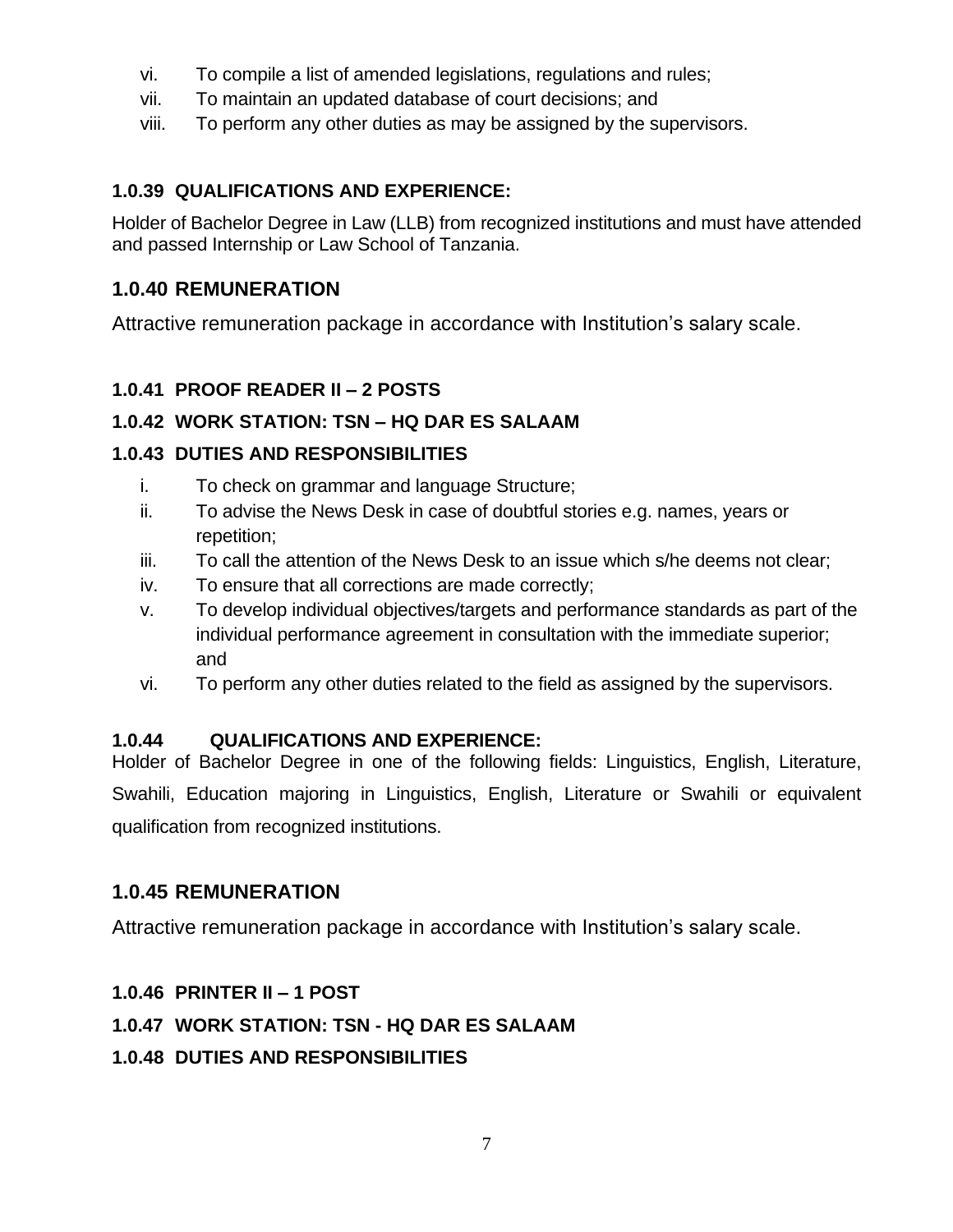- i. To print newspapers and other products in multi colour independently;
- ii. To inspect and examine printed products for printing clarity, colour accuracy, conformity to specifications and external defects;
- iii. To monitor stock of materials such as newsprints, inks, chemicals in order to maintain supplies during equipment operation;
- iv. To undertake printing machinery and equipment maintenance;
- v. To plan and execute day to day printing operations;
- vi. To examine job/print orders to determine details such as quantities to printed, production time, stock specifications, and colour and color sequences;
- vii. To ensure the cleanliness of printing floor, machinery and equipments;
- viii. To maintain records of goods produced, supplies used, production costs and
- ix. To perform any other duties as may be assigned by the supervisors.

# **1.0.49 QUALIFICATIONS AND EXPERIENCE:**

Holder of Diploma in Printing or equivalent qualification from recognized institutions.

# **1.0.50 REMUNERATION**

Attractive remuneration package in accordance with Institution's salary scale.

# **1.0.51 RECORDS MANAGEMENT ASSISTANT II – 1 POST**

# **1.0.52 WORK STATION: TSN - HQ DAR ES SALAAM**

# **1.0.53 DUTIES AND RESPONSIBILITIES**

- i. To prepare file Index;
- ii. To maintain records/documents in the registry;
- iii. To file, dispatche and cross check correspondences;
- iv. To maintain a diary and records for files movements;
- v. To check and cross check mails, claims and returns;
- vi. To receive and register incoming and outgoing mails;
- vii. To receive previews, record and facilitate filling of documents;
- viii. To trace, locate and retrieve files when needed; and
- ix. To performs any other duties as assigned by the supervisors.

# **1.0.54 QUALIFICATIONS AND EXPERIENCE:**

Holder of Certificate of Secondary Education Examination (CSEE) or Advanced Certificate of Secondary Education Examination (ACSEE) plus Certificate (NTA Level 5) in one of the following fields: Records Management, Archives or equivalent qualifications from recognized institutions.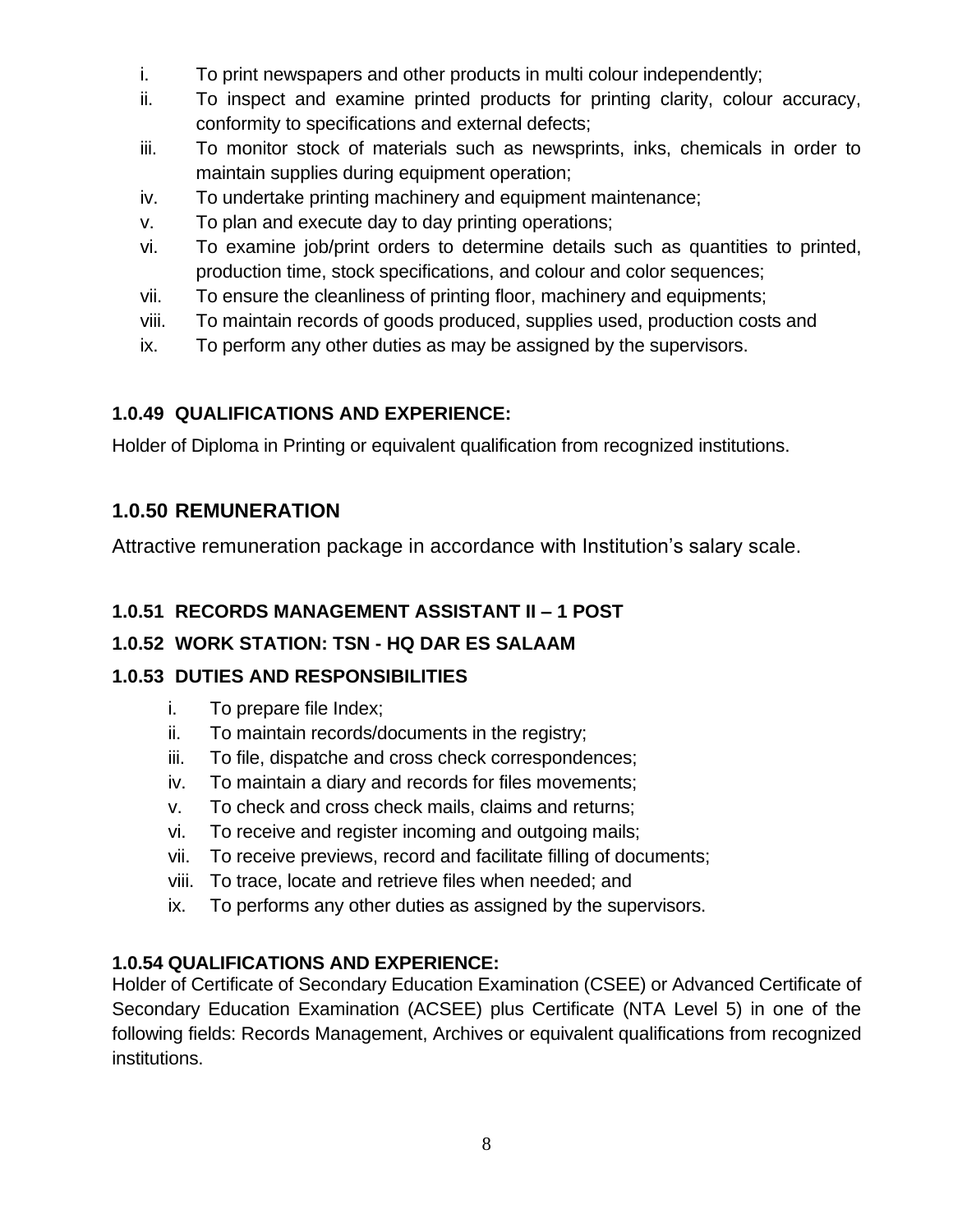#### **1.0.55 REMUNERATION**

Attractive remuneration package in accordance with Institution's salary scale.

#### **1.0.56 SALES AND MARKETING OFFICER II – 4 POSTS**

# **1.0.57 WORK STATION: TSN - SAMORA - DAR ES SALAAM, DODOMA, AND MOROGORO**

#### **1.0.58 DUTIES AND RESPONSIBILITIES**

- i. To sell advertisement space;
- ii. To direct and attend customers;
- iii. To prepare periodic sales reports;
- iv. To collect advertisement revenue
- v. To develop individual objectives/targets and all performance standards as part of the individual performance agreement in consultation with the Head of Section;
- vi. To appoint newspaper agents and identify more distribution and selling points;
- vii. To collect sales proceeds, receives;
- viii. To verify returned newspapers;
- ix. To monitors newspaper delivery and report status to Head office on daily basis;
- x. To prepare weekly and monthly circulation sales and newspaper returns collection and sales reports;
- xi. To conduct market surveillance and intelligence to check the performance of TSN against competitors' products; and
- xii. To perform any other duties as may be assigned by the supervisors.

# **1.0.59 QUALIFICATIONS AND EXPERIENCE:**

Holder of Bachelor Degree in one of the following fields: Economics, Marketing, Sales, Entrepreneurship, Commerce or Business Administration majoring in Marketing, Sales, and Entrepreneurship or equivalent qualifications from recognized institutions.

# **1.0.60 REMUNERATION**

Attractive remuneration package in accordance with Institution's salary scale.

# **1.0.61 SUPPLIES OFFICER II – 2 POSTS**

# **1.0.62 WORK STATION: TSN - HQ DAR ES SALAAM**

# **1.0.63 DUTIES AND RESPONSIBILITIES**

i. To co-coordinate and forecast purchasing requirements;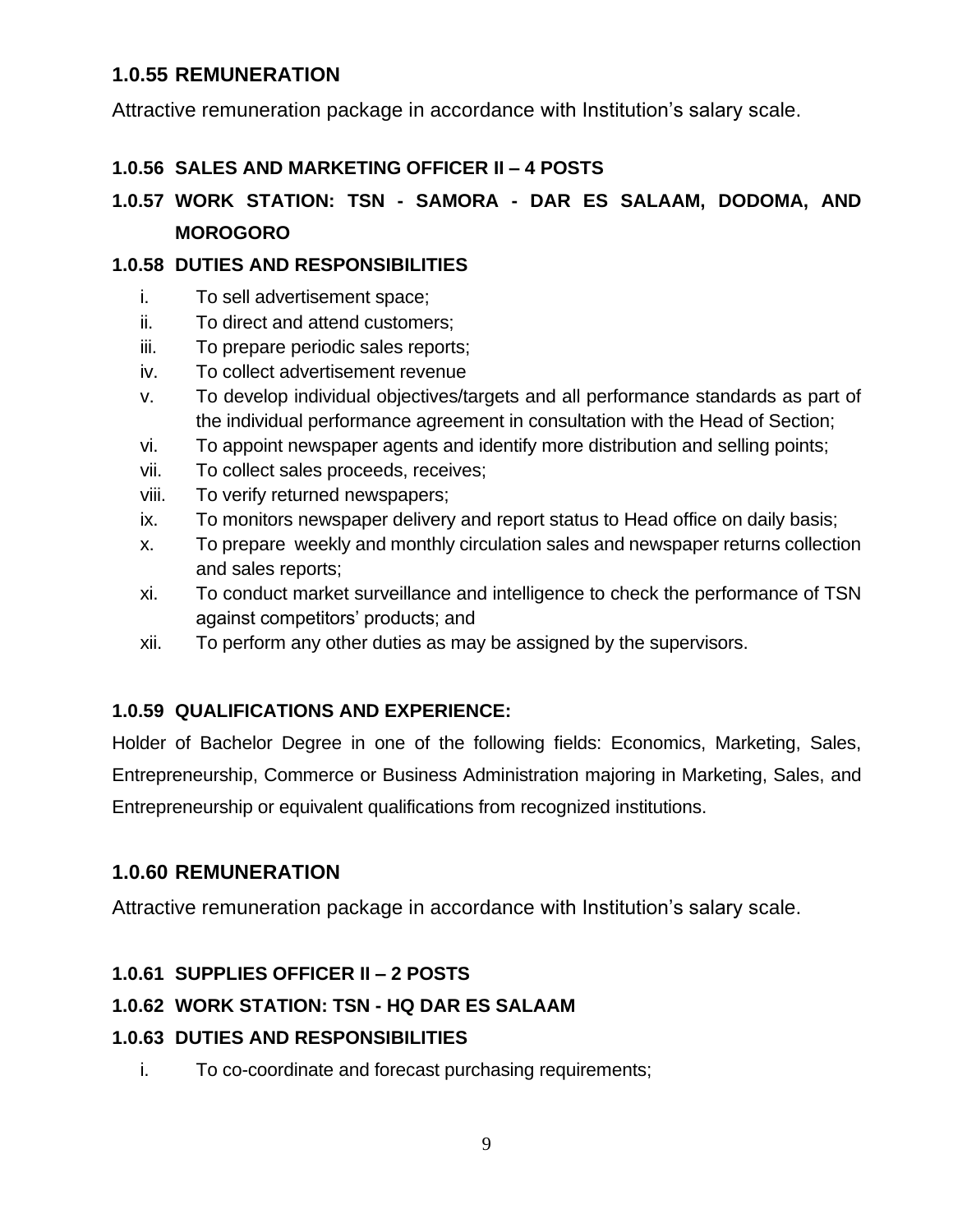- ii. To maintain and make available statistics on procurement for Management Information Systems;
- iii. To plan and implement action programs in any functional section of supplies or stores;
- iv. To plan and supervise procurement, storage, issuing and dispatching activities of the materials;
- v. To maintain that Institute's laid down materials management and procurement procedures and regulations are strictly followed;
- vi. To participate in review of materials management policies;
- vii. To maintain that the receipts are in accordance with the order specifications; and
- viii. To perform any other related duties as may be assigned by the supervisor.

# **1.0.64 QUALIFICATIONS AND EXPERIENCE:**

Holder of Bachelor Degree or Advanced Diploma in one of the following fields: Procurement, Supplies, Materials Management, Stores Management, Commerce or Business Administration majoring in Procurement or Supplies Management or equivalent qualification from recognized institutions or Professional Level III offered by Procurement and Supplies Professionals and Technicians Board (PSPTB) or any other qualifications recognized by PSPTB. The candidate must be registered by PSPTB as Graduate Procurement and Supplies Professional.

# **1.0.65 REMUNERATION**

Attractive remuneration package in accordance with Institution's salary scale.

# **GENERAL CONDITIONS**

- i. All applicants must be Citizens of Tanzania with an age not above 45 years of age;
- ii. **Permanent and Pensionable employees in the Public Service should not apply;**
- iii. Applicants must attach an up-to-date Curriculum Vitae (CV) having reliable contacts; postal address/post code, e-mail and telephone numbers;
- iv. Applicants should apply on the strength of the information given in this advertisement;
- v. Applicants must attach their certified copies of the following certificates:
	- Postgraduate/Degree/Advanced Diploma/Diploma/Certificates;
	- Postgraduate/Degree/Advanced Diploma/Diploma transcripts;
	- Form IV and Form VI National Examination Certificates;
	- Birth certificate;